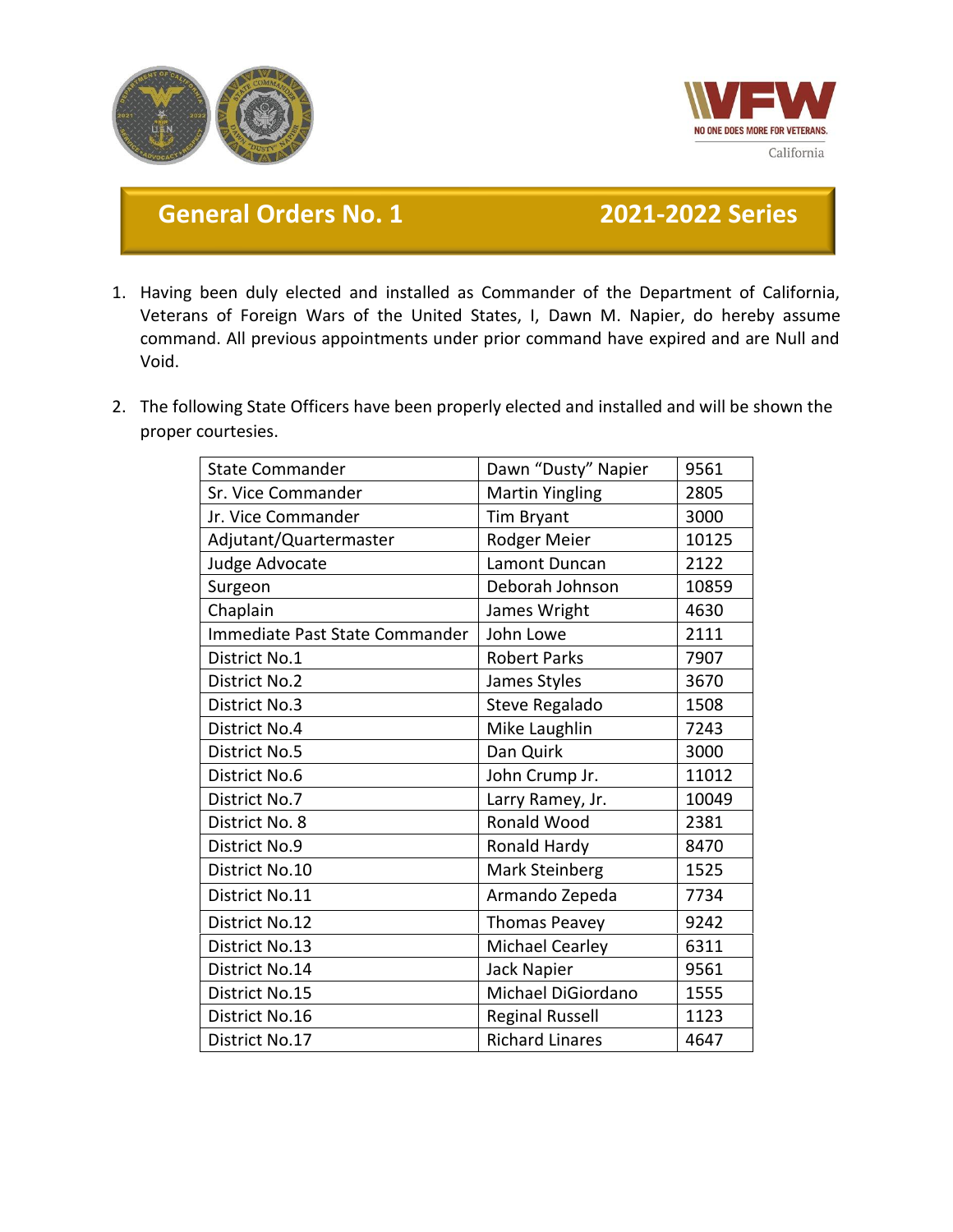| Chief of Staff                               | Paula Jansen            | 5867  |
|----------------------------------------------|-------------------------|-------|
| Inspector                                    | Michael Cearley         | 6311  |
| Parliamentarian                              | <b>Buford Maples</b>    | 5985  |
| Department Service Officer                   | Art Napiwocki           | 1614  |
| Deputy Chief of Staff - North                | John Norwood            | 2441  |
| Deputy Chief of Staff - Central              | Kevin Aqueche           | 3199  |
| Deputy Chief of Staff - South                | Keith MacDonald         | 5867  |
| Captain, Sergeant-at-Arms                    | Ed McCoy                | 2275  |
| Sergeant-at-Arms                             | Larry Ventress          | 5394  |
| Sergeant-at-Arms                             | Paul Gonzalez           | 2967  |
| Department Trustee, 1 Yr                     | <b>Kenneth Lusk</b>     | 1487  |
| Department Trustee, 2 Yr                     | <b>Michael Phillips</b> | 1512  |
| Department Trustee, 3 Yr                     | Pete Caggiano           | 3928  |
| <b>Buddy Poppy Chairman</b>                  | Alexis Henshaw          | 3783  |
| Bylaws/SOP/Policies Chairman                 | John Crump              | 11012 |
| <b>Community Activities Chairman</b>         | Aaron Rasmussen         | 4748  |
| Community Activities - South                 | Maria Dwyer             | 4089  |
| <b>Homeless Veterans Advisor</b>             | Deborah Johnson         | 10859 |
| Law Enforcement/FF/EMT Chairman              | <b>Steve Curtin</b>     | 7263  |
| Legislative Committee (State) Chairman       | Angela Ipock            | 1981  |
| Membership/Life Membership Chairman          | Deborah Johnson         | 10859 |
| Mentorship Committee Chairman                | Lamont Duncan           | 2122  |
| National Home Chairman                       | Christopher             | 1924  |
|                                              | Ingraham                |       |
| Patriots Pen Chairman                        | Marcia Kuehl            | 9934  |
| POW/MIA Chairman                             | Al Hewitt               | 1512  |
| <b>Redistricting Chairman</b>                | Dale Smith              | 3783  |
| Scouting/JROTC/Youth Activities Chairman     | <b>Frank Squire</b>     | 10125 |
| Service Committee Chairman                   | <b>Scott McKee</b>      | 10694 |
| <b>State Cootie Representative</b>           | Lamont Duncan           | 2122  |
| <b>State Riders Group Advisory Committee</b> | <b>Timothy Bryant</b>   | 3000  |
| Chairman                                     |                         |       |
| <b>Teachers Award Chairman</b>               | Marcia Kuehl            | 9934  |
| <b>Training Committee</b>                    | Michael Cearley         | 6133  |
| Veterans Hospital Programs Chairman          | William Reed            | 1123  |
| Veterans & Military Programs Chairman        | John Hernandez          | 4089  |
| Voice of Democracy Chairman                  | David Kuta              | 8358  |
| Wheelchair/Golden Age Games Chairman         | Eric Luke               | 1512  |

3. The following appointments for 2021-2022 are hereby announced: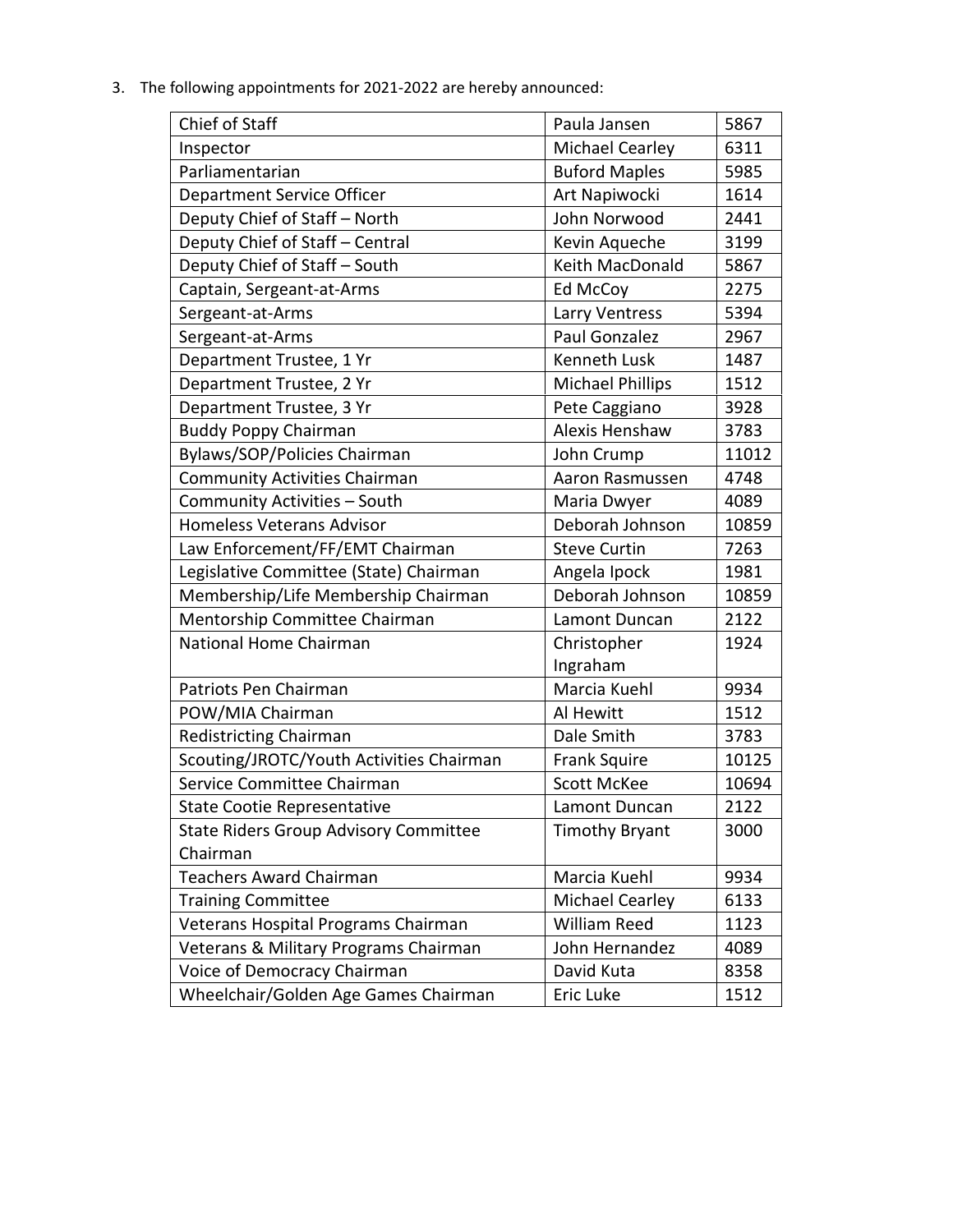- 1. Attention of all members is directed to Section 901 of the National Bylaws, "Discipline of Members." Members who have committed offenses recognized by the Veterans of Foreign Wars of the United States may be subject to disciplinary action. Members are reminded that acts of Sexual Harassment, Racial or Sexual Discrimination, and all other conduct prejudicial to good order and discipline or conduct determined to be unbecoming of a member will not be condoned. In general, harassment and discrimination consist of any form of verbal, nonverbal, or physical conduct that is sufficiently severe and/or pervasive enough to have the purpose or effect of creating an intimidating, hostile, or offensive environment or otherwise interfering with another's ability to participate in VFW events. All members should be treated with dignity and respect.
- 2. The official Inspection Program for the Department of California for the 2021-2022 Administrative year begins on September 1, 2021. Inspection forms have been forwarded to the District Commanders for the entire year. The District Inspectors shall coordinate with the Posts on completing the inspections prior to December 31, 2021.
- 3. Post Audits. The June 30, 2021 Audit Report is now due on Trustee's Audit forms. The (original) signed copy is mailed or emailed to Department Headquarters **and if necessary or requested a copy is mailed to the District Inspector for referral to the Department Inspector**. The outgoing Post Commander, Quartermaster, and if applicable, Trustees should work with the incoming officers to complete the audit.
- 4. Post and District Commanders are reminded that the Quartermaster Bonds for those bonded through the Department of California will expire on August 31, 2021. Bond applications for the period of September 1, 2021 to August 31, 2022, are available on the vfwca.org website under "Resources". It is the personal responsibility of Commanders, on all levels, to see their Quartermasters are properly bonded in the amounts as set forth and provided in the National Bylaws and to provide proof to the Department Quartermaster.
- 5. Each District Commander will act as personal representative of the State Commander in his District to provide liaison between Post and the Department of California.
- 6. *The attention of all members is directed to the Manual of Procedure, Section 1001, paragraph 25 that states "The dispensation and/or consumption of alcoholic beverages or use of smoking/vaping products in VFW meeting rooms during VFW meetings are prohibited"*. The use of any tobacco product shall be prohibited during VFW meetings. Reported violations of this order will be severely dealt with under the punitive provisions of the VFW National By-Laws. This practice by some Posts not only violates the ritual but also discredits the honored memory of our fallen comrades and is contrary to moral ethics based upon long and distinguished records of this organization. District Commanders are hereby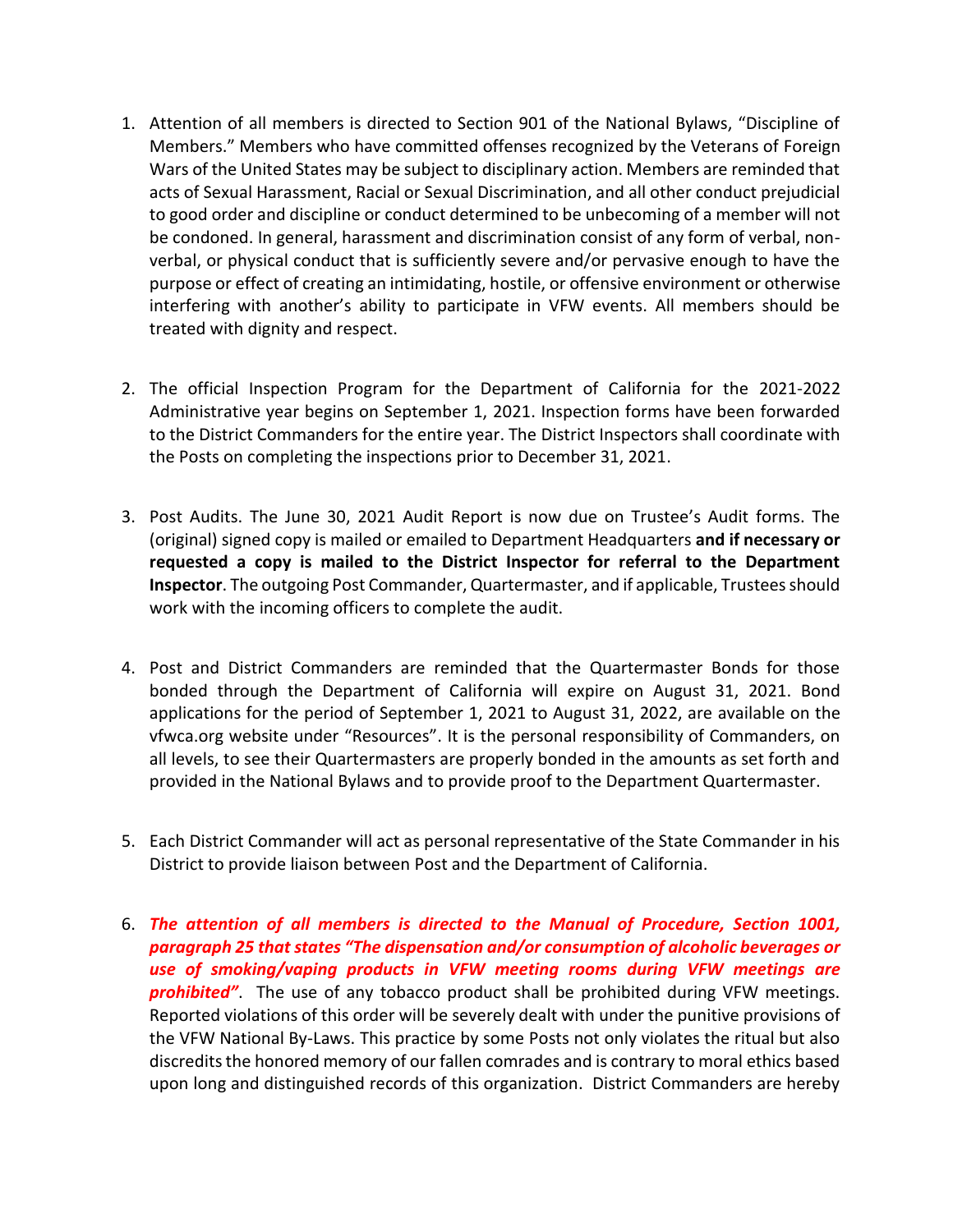charged with the responsibility of enforcement of this order and the duty of reporting violations thereof to the State Commander.

- 7. *The attention of all members is directed to VFW Manual of Procedure, Section 803 – Manufacture and Use of Seals, Emblems, Badges, Insignia and Uniforms, "Cap. A cap of the overseas type, lettered with VFW initials, Post numerals, state, rank of office (when applicable), and bearing the Cross of Malta emblem, shall be the regulation cap to be worn with or without the uniform. The color shall be green, shade 51. Lettering on each cap shall be in gold."* No other head cover is authorized during official meetings.
- 8. Posts or Districts requesting the State Commander or a Department Officer to attend ceremonies or other occasions will make such requests in writing to Department Headquarters in sufficient time so that a proper presentation can be made by the visiting officer. The requests should give information as to the type of event, what is expected of the visiting officer; type of dress, time, and other pertinent information, and should be sent to Department Headquarters not less than (30) thirty days in advance of the event.
- 9. Posts in violation of Section 214 of the By-Laws and Manual of Procedure (solicitation of funds) are subject to suspension. *Contracts must be forwarded to and approved by Department Headquarters.*
- 10. Members of the Veterans of Foreign Wars or Auxiliary within California shall not make any statement to the news media concerning pending VFW sponsored legislation on a state or national level, or any statements relevant to VFW policies of a state or national nature without first obtaining permission from Department Headquarters.
- 11. Members desiring to solicit funds through the sale of pins or other merchandise at Council meetings or Convention shall first receive permission from the Council of Administration.
- 12. The attention of District and Post Commanders is directed to Manual of Procedure, Section 103 - Election, which prescribes the way applications for membership will be handled. "**Balloting on Applications**. Before voting on the application during a Post meeting, the Commander shall allow the members present an opportunity to state their objections, if any, to the admission of the applicant. Unless one member present requests a written ballot, a vote shall be taken, and a majority of the votes cast shall decide acceptance or rejection of the application. **Rejection of Applicant**. Should an applicant be rejected by the Post, the admission fee and dues shall be returned. After one year (12 months) the applicant may again make application, but a person shall not be proposed for membership more than twice in one Post. An applicant rejected in one Post may apply to another Post or become a Department "Member-at-Large."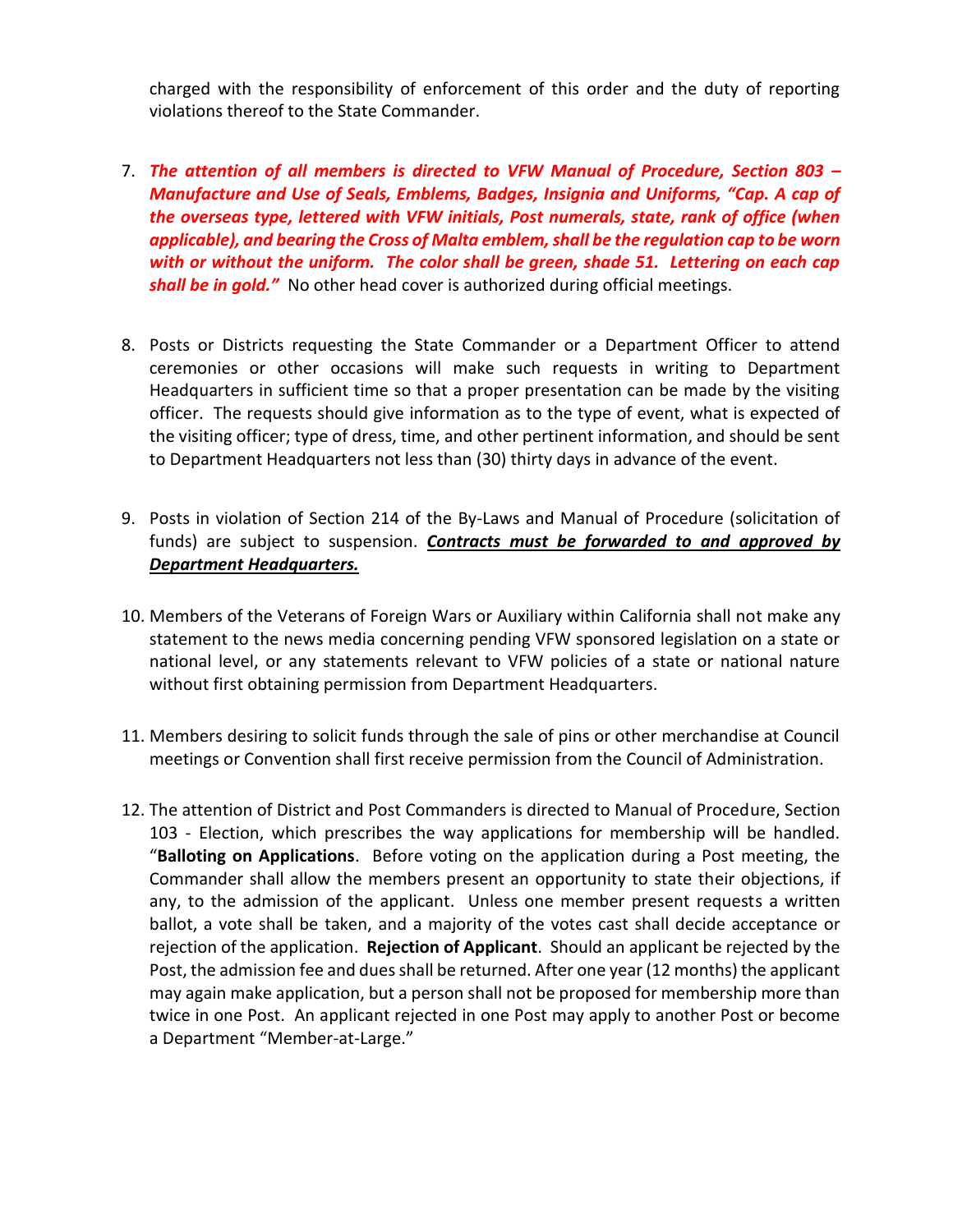- 13. The attention of District and Post Commanders is directed to Section 709, By-Laws, which prescribe the manner in which Districts and Posts shall purchase, sell or otherwise transfer title or any interest in any real estate. Written notice shall be provided to the Department Commander at least 30 days prior and to every member of said unit at least ten (10) days prior to a regular or special meeting at which a proposal is to be considered.
- 14. An annual Federal income tax return (990-N, 990-EZ or 990) is required of each Post exempt from tax under Section 501(c) of the Code. Post with annual gross receipts of \$50,000 or less are required to electronically submit Form 990-N, also known as the e-Postcard. Organizations with over \$50,000 and less than \$200,000 of gross receipts and total assets of less than \$500,000 at the end of the year may use 990-EZ. Posts having gross receipts or assets over these amounts will use Form 990. For those who use Form 990, be sure to complete Box A thru Box M. Send the completed return to the service center in your area. Gross receipts include income from all sources, including membership dues, liquor, or restaurants receipts, etc. Some of this may be "unrelated business income" in which case the filing of Form 990-T may be required. The returns must be filed on or before the 15<sup>th</sup> day of the fifth month after the end of the accounting period. That means that if the accounting period ends on June 30, the return must be filed on or before the  $15<sup>th</sup>$  of November of that year. Requests for extension of time to file may be made by submitting Form 2758, Application for Extension of Time to File. If a Post fails to file the return on or before the due date, or the extended due date, a penalty of \$20 for each day the return is late (not to exceed \$10,000) is imposed unless it can be shown that the failure to file was due to reasonable cause. All units are alerted to report activities of IRS District Offices in conducting unannounced investigations and/or surveillance of Posts to determine if nonmembers are being served or using VFW facilities.
- 15. An annual state income tax return, FTB-199N (e-postcard) is required of each Post with annual gross receipts of \$50,000 or less. They may choose to file Form 199. Organizations with over \$50,000 in gross receipts must file FTB-199.
- 16. Many Posts have received correspondence from a company named "Corporate Compliance Center" the information they are providing for a fee is easily obtained free of charge from various State agencies, the VFW, Department of California has asked this company to discontinue mailing information to our Posts. Post Quartermasters you are advised to disregard correspondence from this company.
- 17. National Bylaws provides for only one type of membership; that is active membership. There are no provisions in the National Bylaws, nor is there any authority or justification for issuance of Club Membership cards, Associate Member cards, Honorary Membership cards, Courtesy Membership cards or any other special type of cards. Any Post issuing such unauthorized cards, or conducting club operations open to the general public, endangers its standing with the Internal Revenue Service as a non-profit organization. Officers signing outlaw cards admitting non-members to VFW premises are subject to disciplinary action.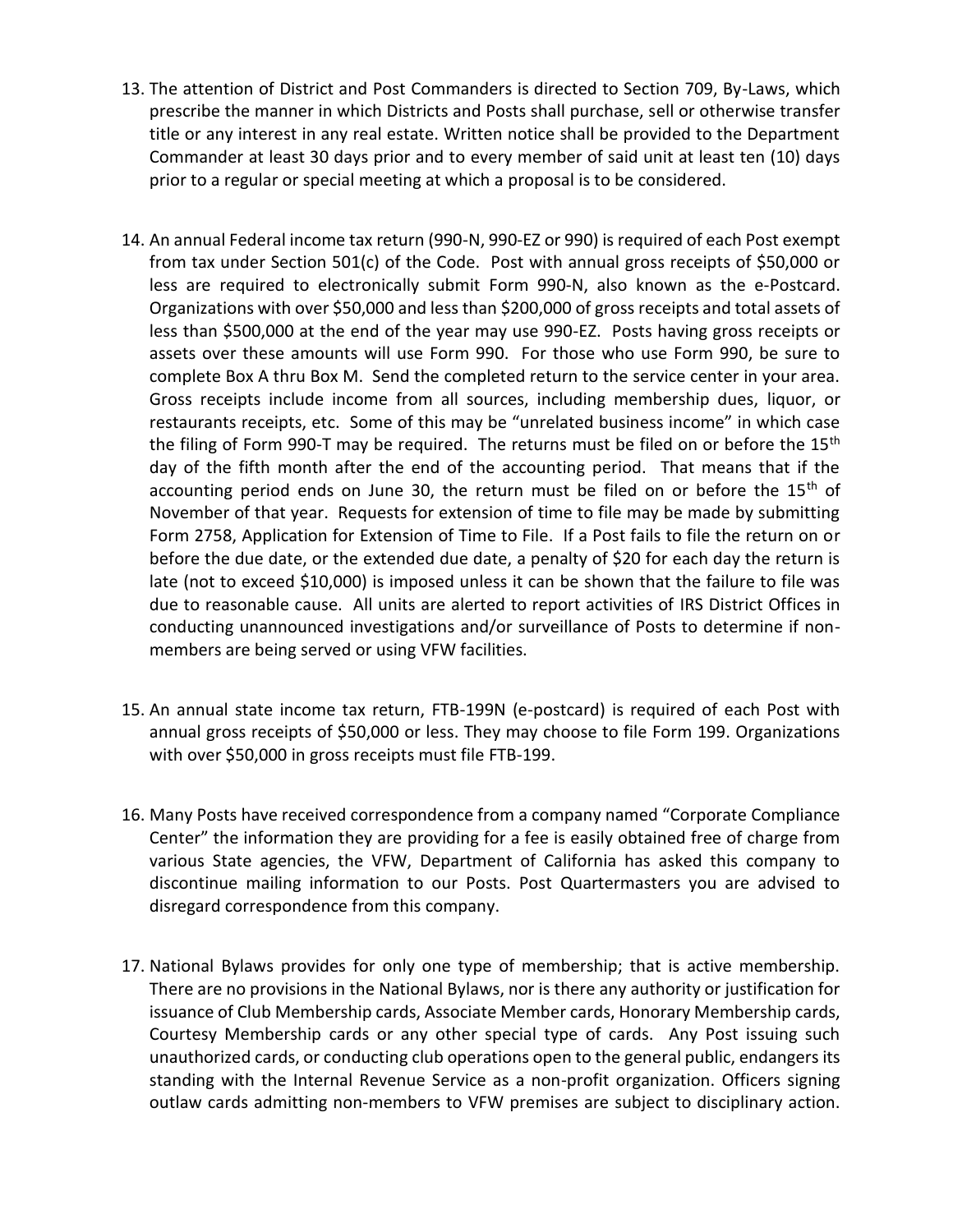National and Department officers cannot defend practices that conflict with VFW Bylaws or procedure.

- 18. VFW Posts should take the necessary steps to incorporate under the laws of the state in which the Post is located. Financial responsibility laws, as interpreted by the Courts, may cause members of unincorporated Posts to be at risk. Incorporating under the provisions of Section 708 of the National Bylaws and Manual of Procedure and the laws of the state will provide protection for Post members. Posts are urged to contact their Department Adjutant to obtain the proper forms for incorporating. The Articles of Incorporation must be reviewed by the Commander-in-Chief prior to forwarding them to the proper state authorities.
- 19. The attention of Post Commanders and District Commanders and Inspecting Officers is directed to Section 215 of the National Bylaws – Eligibility to Office. All members shall be eligible to hold any office in the Post provided that proof of eligibility has been submitted and verified by the Post Commander and Adjutant prior to the installation. No member shall hold two elected Post offices at the same time but may hold one elected and one or more appointed offices. Post trustees shall not be eligible to serve on committees or as officers having to do with the receipt and expenditure of Post funds whose records and accounts are audited by the trustees.
- 20. The attention of Post Commanders and District Commanders and Inspecting Officers is directed to Section 216 of the National Bylaws – Elected and Appointed Officers; Chairman and Committees. Post officers, elected and appointed shall submit proof of eligibility to the Post Adjutant. Post Officers shall not be installed or assume the duties of their office until proof of eligibility has been submitted and properly reviewed. Such proof of eligibility shall be open to and reviewed by the Commander, Adjutant, and Quartermaster prior to installation to office. In the event an elected or appointed officer fails to submit proof of eligibility within *thirty (30)* days of election or appointment, any right of the officer to hold the office shall be forfeited, the office declared vacant and the eligibility qualifications of such officer shall be questioned in accordance with the provisions of Section 108 of the National Bylaws.
- 21. The attention of Post Commanders and District Commanders and Inspecting Officers is directed to Section 218(a)(6)(d)(5) – Duties of Adjutant. The Post Adjutant shall maintain the following; a file containing a copy of the proof of eligibility submitted by officers pursuant to Section 216 of the National Bylaws
- 22. The attention of Post Commanders, and District Commanders and Inspecting Officers is directed to Section 703, Manual of Procedure - Bonds. Each accountable officer of this organization shall be bonded with an indemnity company as surety in a sum at least equal to the amount of the liquid assets for which he may be accountable. Liquid assets are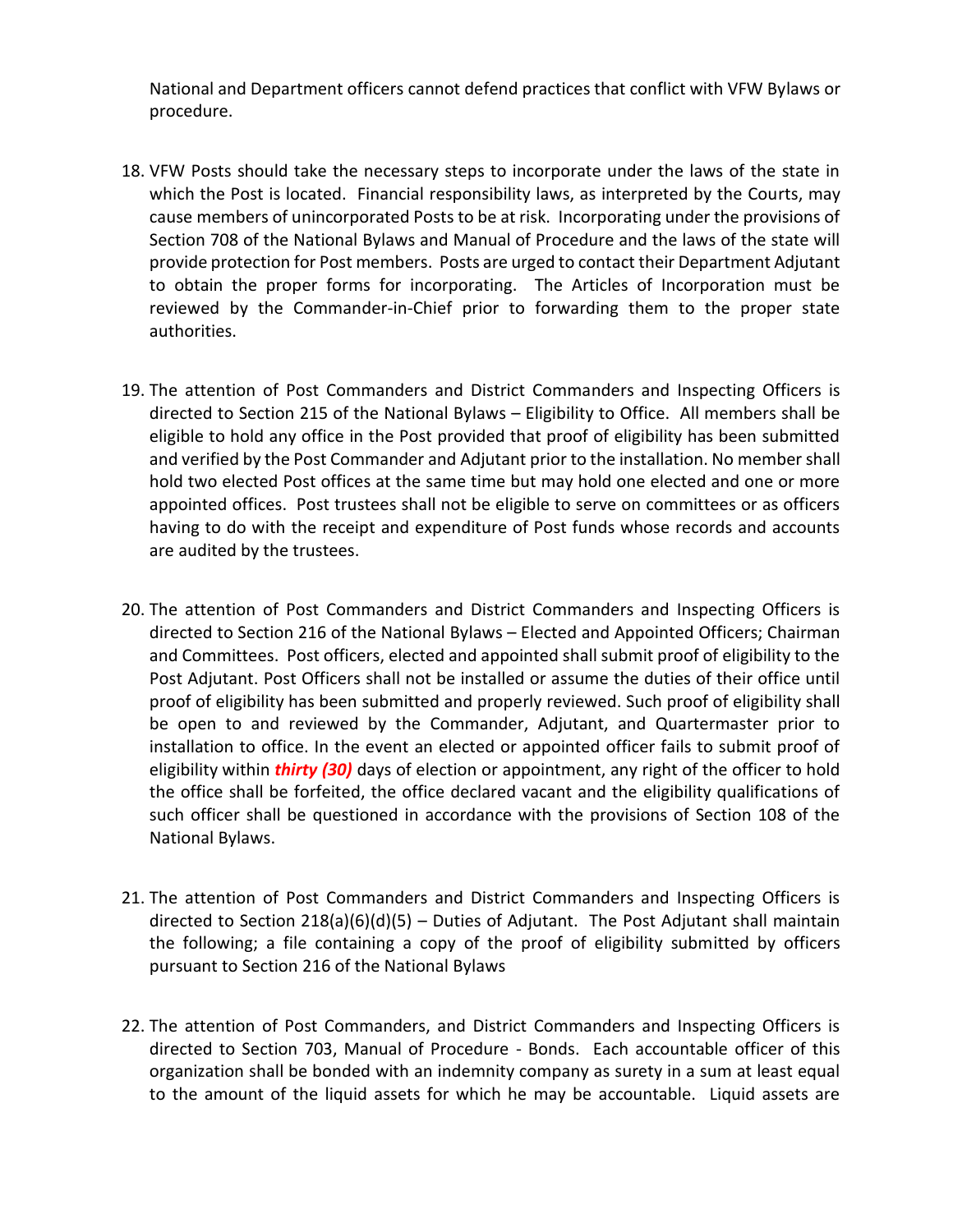defined as cash on hand or in the bank and other negotiable instruments readily convertible into cash. Per the Manual of Procedure, Section 218(a)(5)b, the Quartermaster shall collect al monies due the Post, giving receipt therefore, and have charge of the funds, securities, and other property of the Post, all of which shall be placed in their care.

- 23. The attention of the Post Commander is directed to Section 708 of the National Bylaws and Manual of Procedure which prescribes the procedure for the Incorporation of Units. It shall be the responsibility of the Post Commander to ensure full compliance with Section 708, and to ensure that all state requirements for annual filing, fees, etc. are met in a timely manner.
- 24. All officers should obtain current copies of the National Bylaws, Manual of Procedure and Ritual. Copies of the 2021 revised edition of the Congressional Charter, Bylaws, Manual of Procedure and Ritual are available through the VFW Emblem and Supply Department, National Headquarters. The 2021 revised edition reflects the amendments adopted by the 122th National Convention, which will become effective on September 30, 2021.
- 25. All Commanders are reminded that Section 709, Manual of Procedure Control of Units, requires that any activity, unit or club sponsored, conducted or operated by, for or in behalf of a Post, District or Department shall be at all times under the direct control of such Post, District or Department and that all money, property or assets of any kind must be placed in the care and custody of the respective Quartermaster. All Commanders should ensure that all provisions of Section 709 are enforced.
- 26. The attention of all units is called to Section 1101 of the Bylaws and Manual of Procedure which provides for the formation and jurisdiction of the Auxiliary. This Section provides that each unit of the Auxiliary shall be under the jurisdiction of the corresponding unit of the Veterans of Foreign Wars, but shall be permitted to function in accordance with the National Ritual, Bylaws and Rules and Regulations of the Auxiliary.
- 27. In addition to provisions of Auxiliary Bylaws, solicitation of funds or donations by Auxiliary units, including contracts with fund-raising organizations for greeting cards, calendars and/or label programs shall be subject to approval and ratification by the governing body of the corresponding unit of the Veterans of Foreign Wars.
- 28. Section 704 of the Manual of Procedure outlines the various things for which the Post Relief Fund can be used. A few years ago, the phrase, "To foster true patriotism through historical and educational programs," was added to this section. This allows the Post to use the relief funds for the Voice of Democracy program or other Americanism programs that are educational. This does not include Post building projects, hall remodeling, color guard uniforms or any other expenditure that does not follow the guidelines as outlined in Section 704.